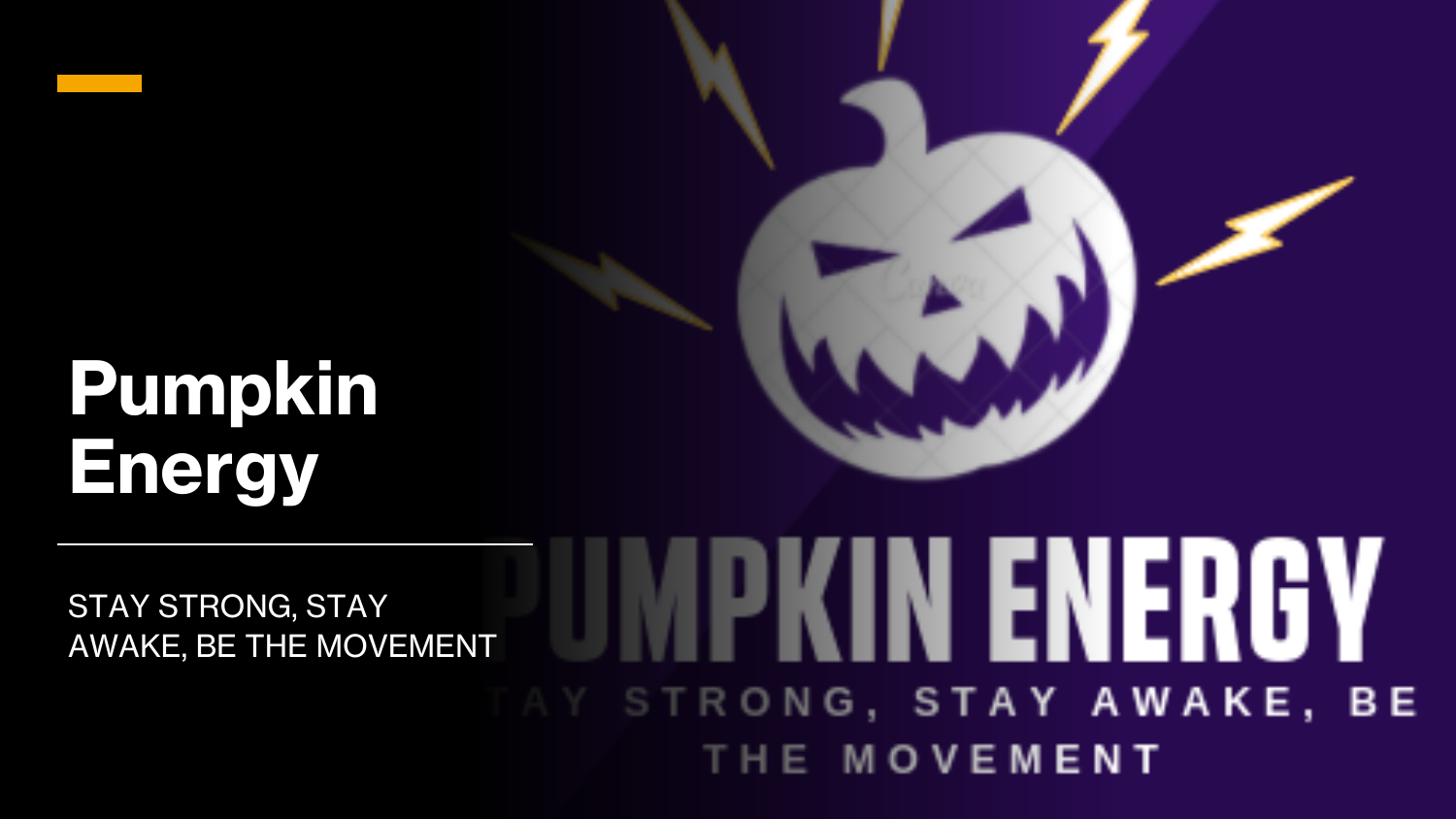

# **Grand Opening**

• Welcome to the very start of a newly developed business; Pumpkin Energy. Since today is launch day, we have created some delicious one-of-a-kind drinks!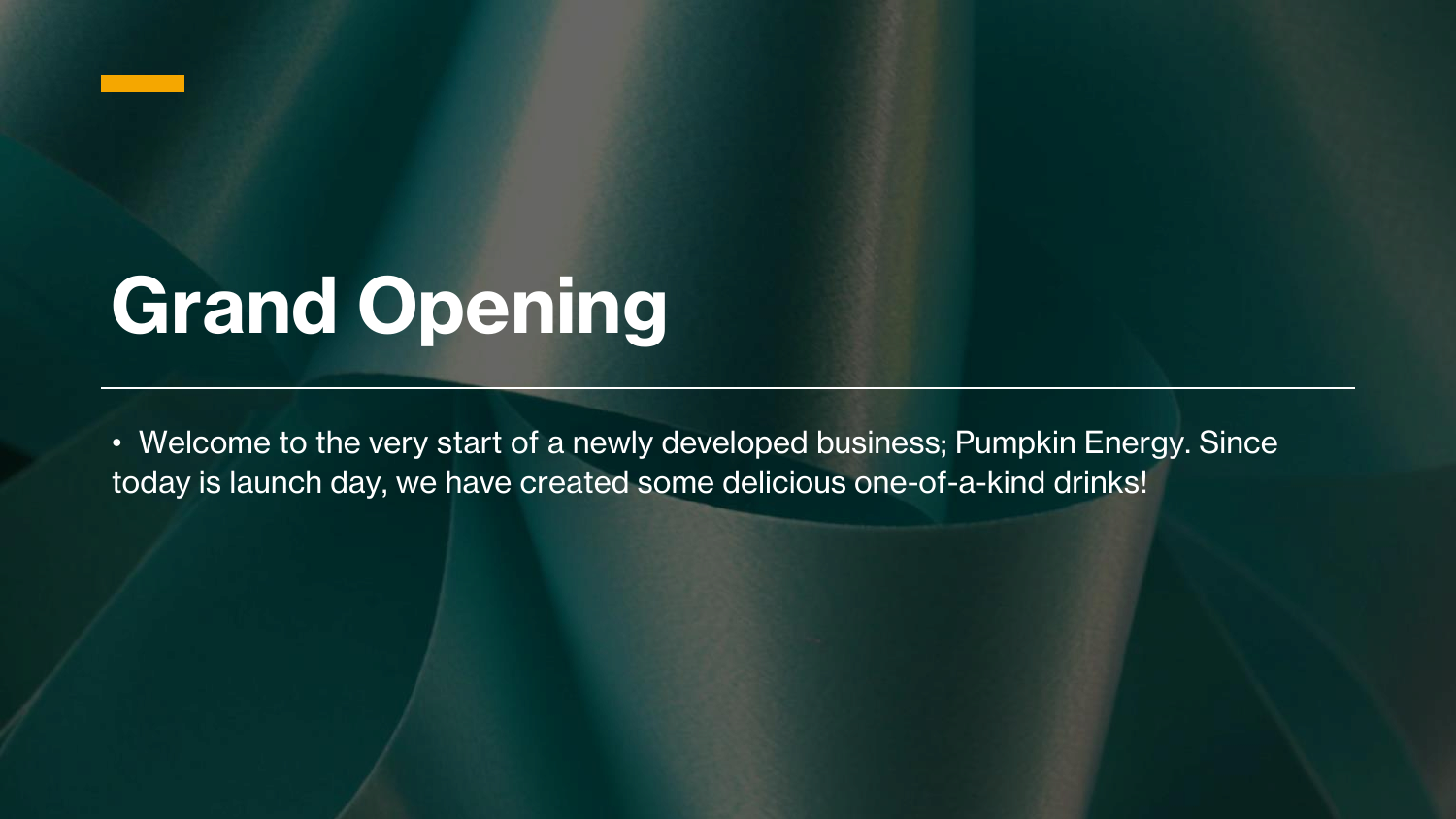## **Spicy Drink**

• The first drink being featured today is the Spicy Energy Drink. Never heard of it? Give it a try because you'll never find anything else like it. It'll leave you begging for more!

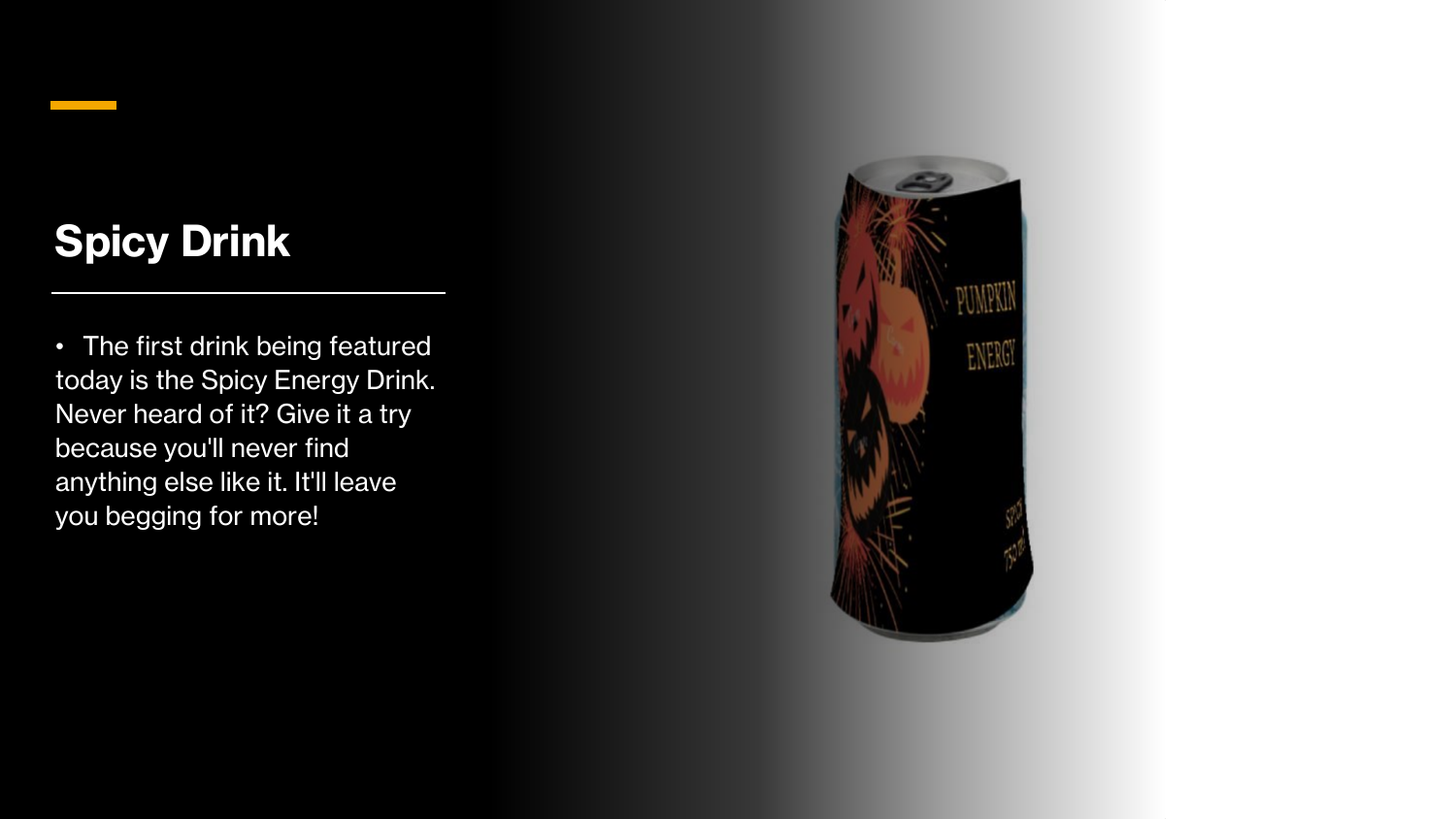## **Sour Apple**

• If your one of the people who's into sour things, this is the one for you. If you think you can handle a sour taste, try this one. The overwhelming sourness is what makes this drink special.

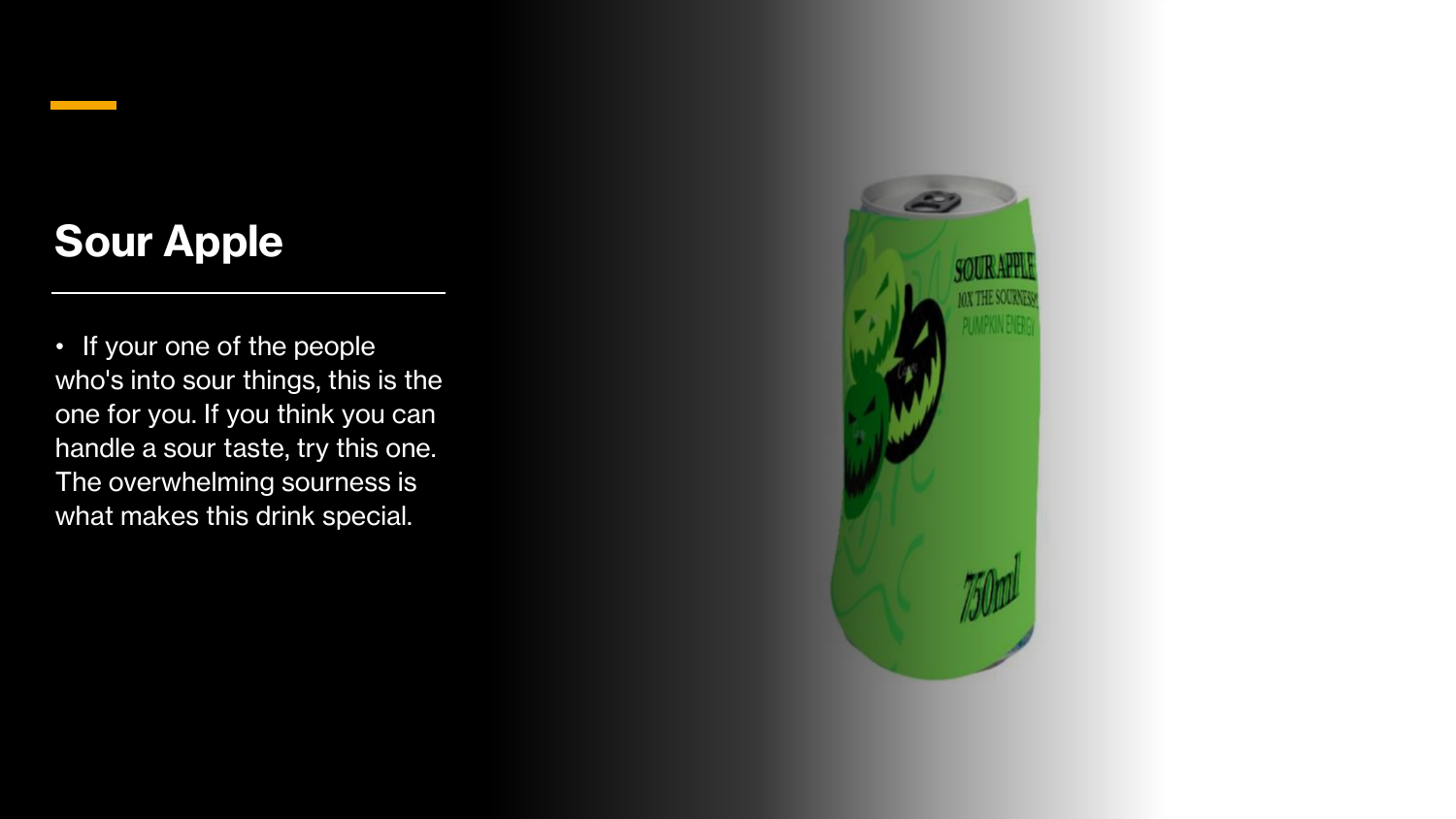#### **Natural Plant-Based Drink**

• This drink is pretty straight forward to the name. All ingredients are plant based, also don't ask me how an energy drink can be plant based but here it is. Perfect if your supposedly going on a nature walk.

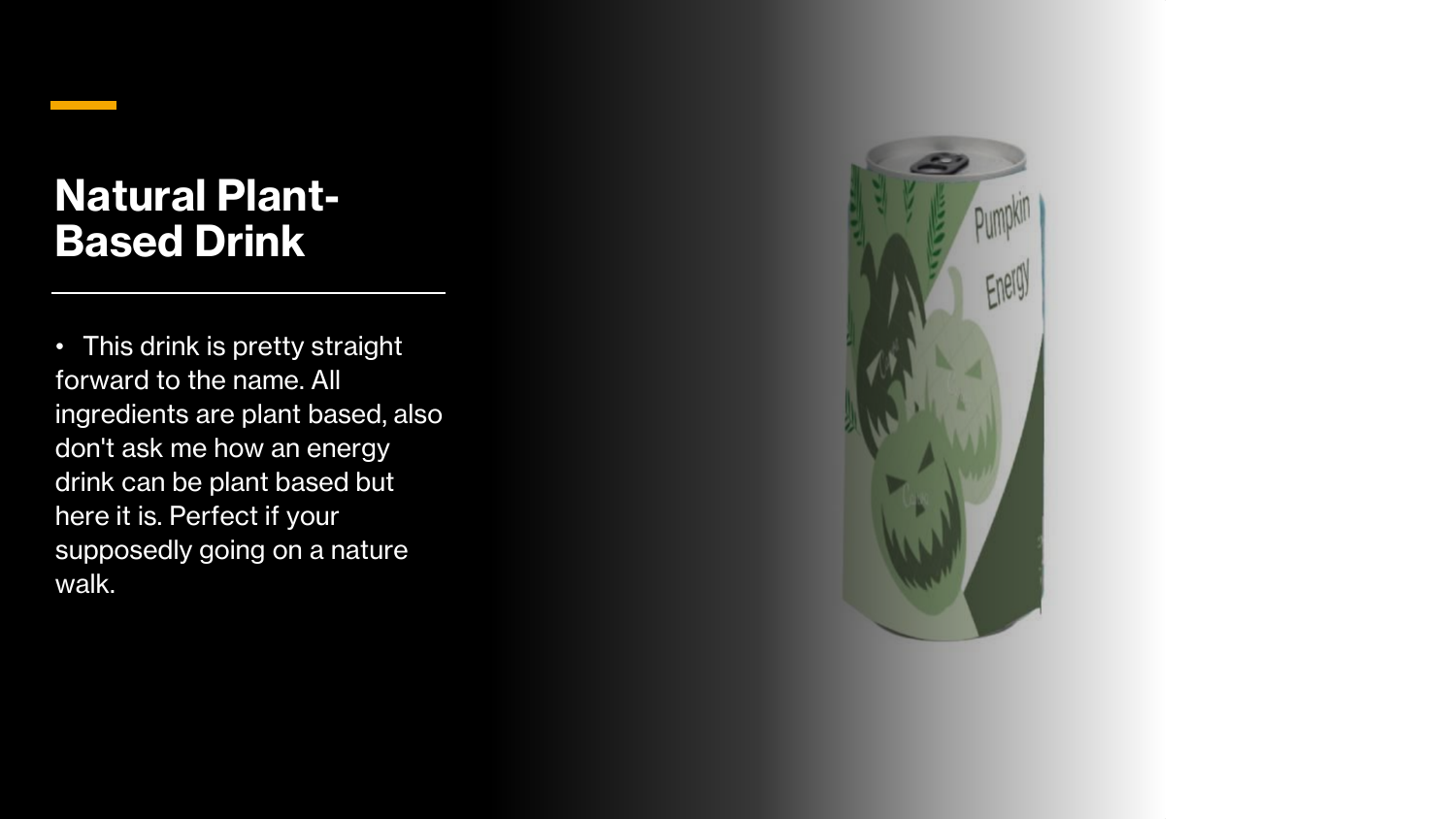#### **Iced**

• Iced is a flavour I am sure everyone will love. Whether it's the middle of winter or summer the drink will never lose its energy. A nice cold drink, but also the enrichening flavour makes it stand out among all the newly released drinks. Be sure to try it!

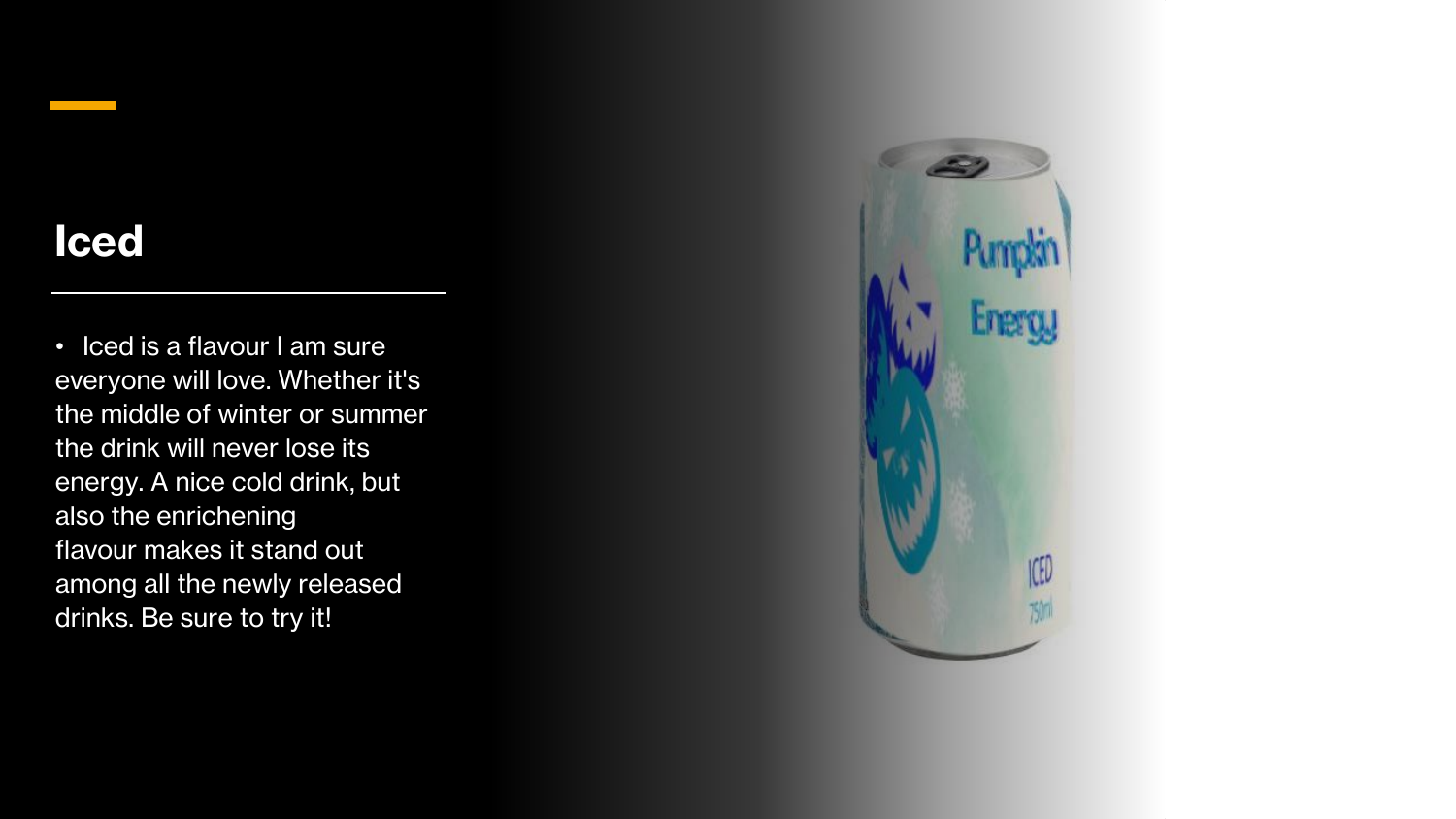## **Mixed Berry**

• Of course, the standard berry drink. You can never go wrong with this one, it is a fan favourite after all. It's like drinking a berry punch but ours is much better with the secret ingredient we put inside. Definitely purchase this drink if you feel like having a casual day.

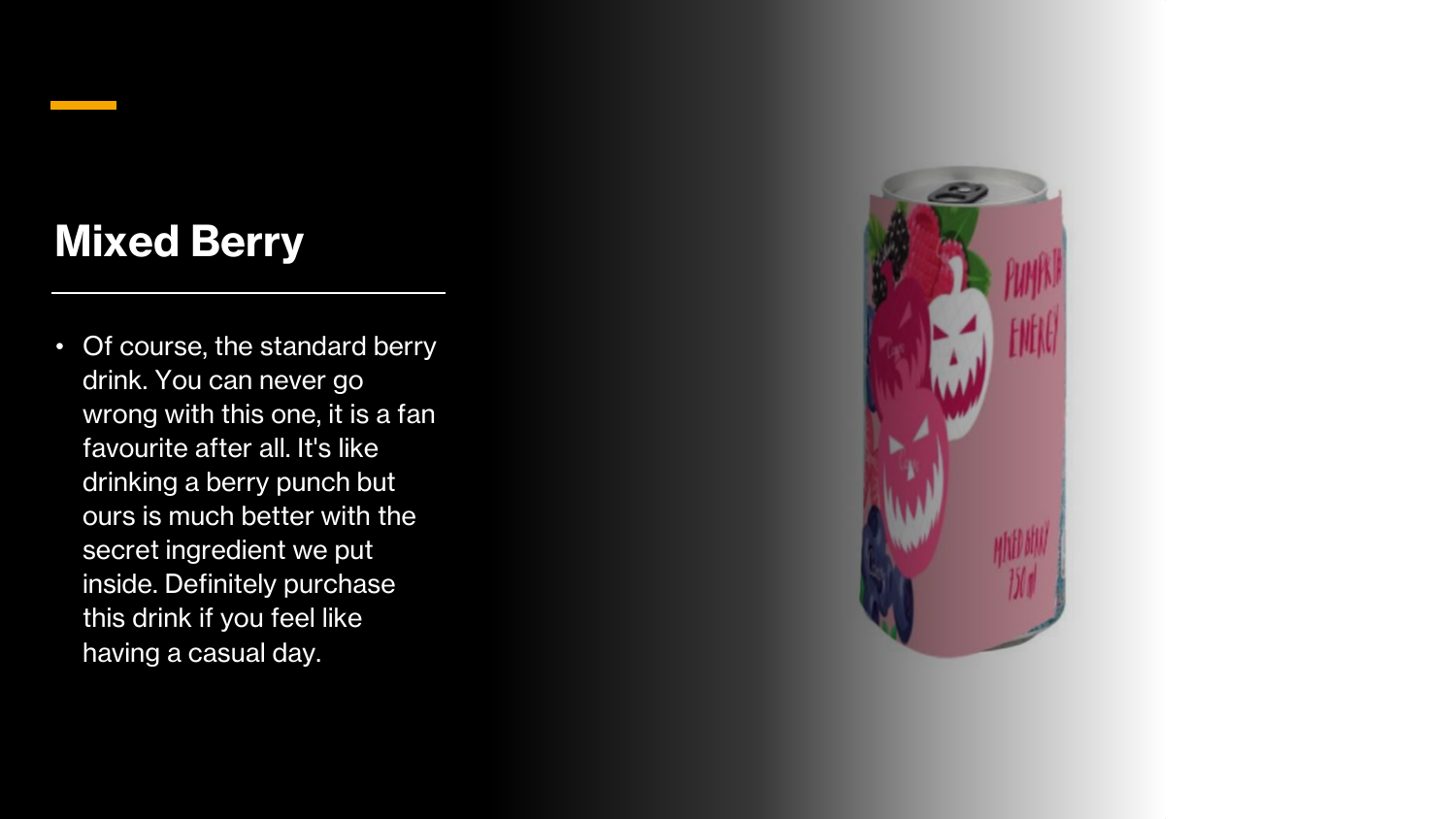# **Where you can find us**

The first stores we will be featured in is Walmart, Sobey's and most convenience stores around Oshawa. If you have any further questions be sure to contact us.

362 342 4656 289-688-3443

#### 289 830 9797 647-562-7689